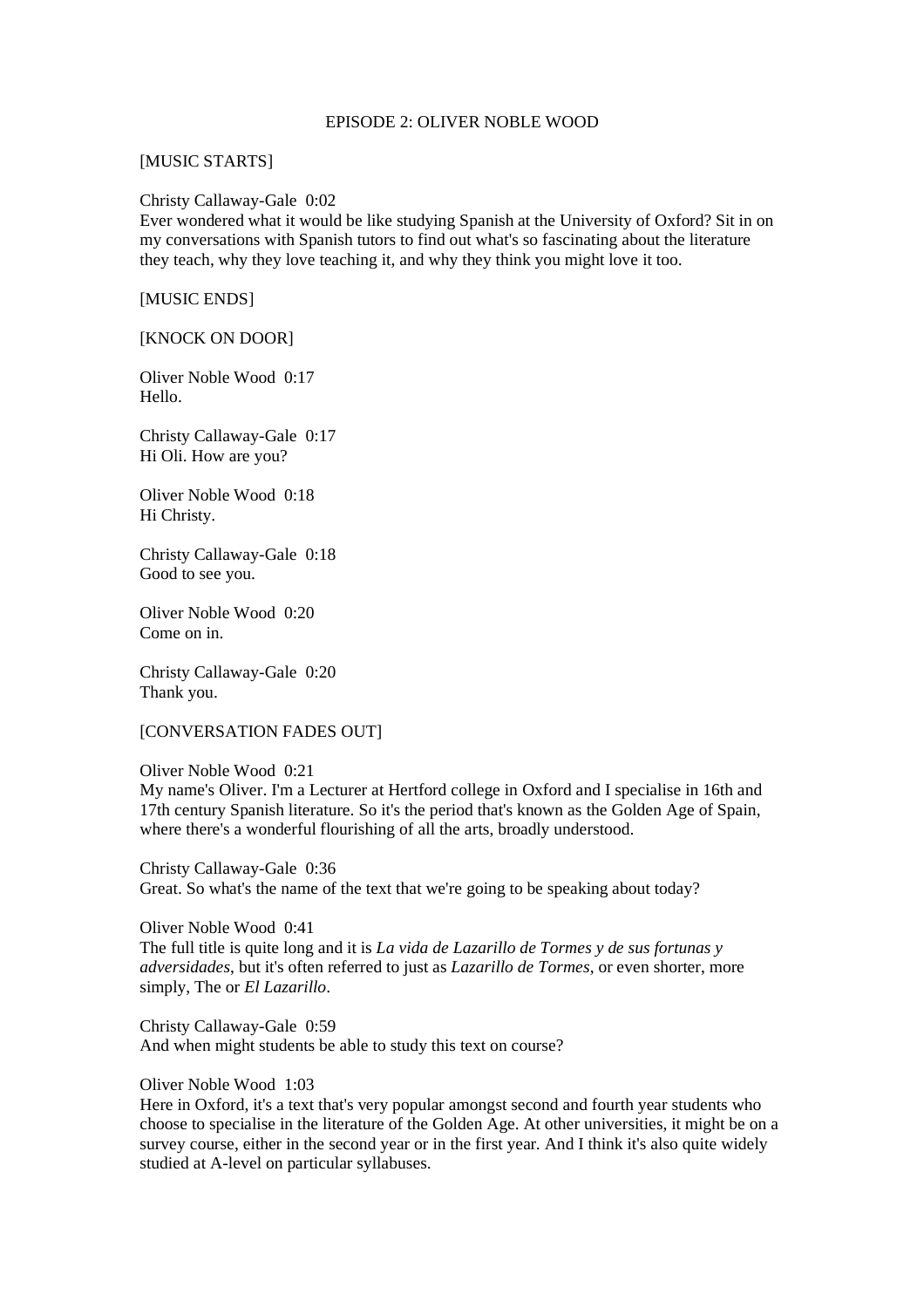Christy Callaway-Gale 1:23 So tell me a bit about the form of the text. Is it poetry, or is it prose? What is it?

Oliver Noble Wood 1:29

It's prose. It's a fairly short prose work, written from the perspective of somebody who is, it's not entirely clear, mid-twenties, perhaps as old as late thirties. Somebody who's living in Toledo, married, a town crier, not a particularly reputable profession. And he's looking back over his life, going back to the moment of his birth, and telling his life story from birth to the present day, and it seems as if it's written as a letter, a form of confession, directed to a mysterious figure known as 'vuestra merced'.

Christy Callaway-Gale 2:10 So why did you want to speak about this text specifically?

### Oliver Noble Wood 2:14

The short answer, I think, is it's one of my favourite works of Spanish literature. I read it quite early on and the fact that it's short means you can re-read it on a regular basis. And it's a wonderfully multi-layered, ambiguous, enigmatic work, dripping in irony, and there's just a lot you can get your teeth into. And I think it's a wonderful introduction to the literature of the period, and particularly to something that I love which is the interplay between the comic and the serious.

Christy Callaway-Gale 2:44

Great. So before we delve into a bit more information or detail on the text itself, let's talk a bit about the historical and literary context in which this text was written. So when and where was it written?

Oliver Noble Wood 2:58 Tricky…tricky question. Not easy to answer. And I guess I'd start in response by answering a different question...

Christy Callaway-Gale 3:07 Sure.

Oliver Noble Wood 3:08

...which is, when did the text first appear? When was it first published? That again, we don't really know the answer. The earliest surviving editions are from 1554, but one of them is a second edition, so it's assumed that there's a lost first edition, perhaps from 1553. We don't know who it's by, so that makes it difficult to date the text, and there are very few, if any, references before 1554 to the work. So it's sort of educated guesswork about when it was written. Let's say early 1550s.

Christy Callaway-Gale 3:45 So what was happening in Spain at the time?

# Oliver Noble Wood 3:48

Mid-16th century, it is the point I guess it'd be associated with the height of the Spanish Empire. So this is the time of the Habsburg Monarchy. At this particular moment in the early 1550s, it's the last few years of Charles V's reign, the Holy Roman Emperor. So it's a time when Spain is at the centre of this empire on which the sun supposedly never set. But in terms of Western Europe, it's a…difficult moment in terms of religious divide, these religious wars between the Catholic faith in Spain, and then, of course, the rise of Protestantism in Northern Europe. So the Spanish Empire is quite precariously placed. It's massive, but it's fighting to protect its boundaries and extend them on multiple fronts. So there's quite a lot going on in terms of the historical context, but also a lot going on in terms of the defence of the Catholic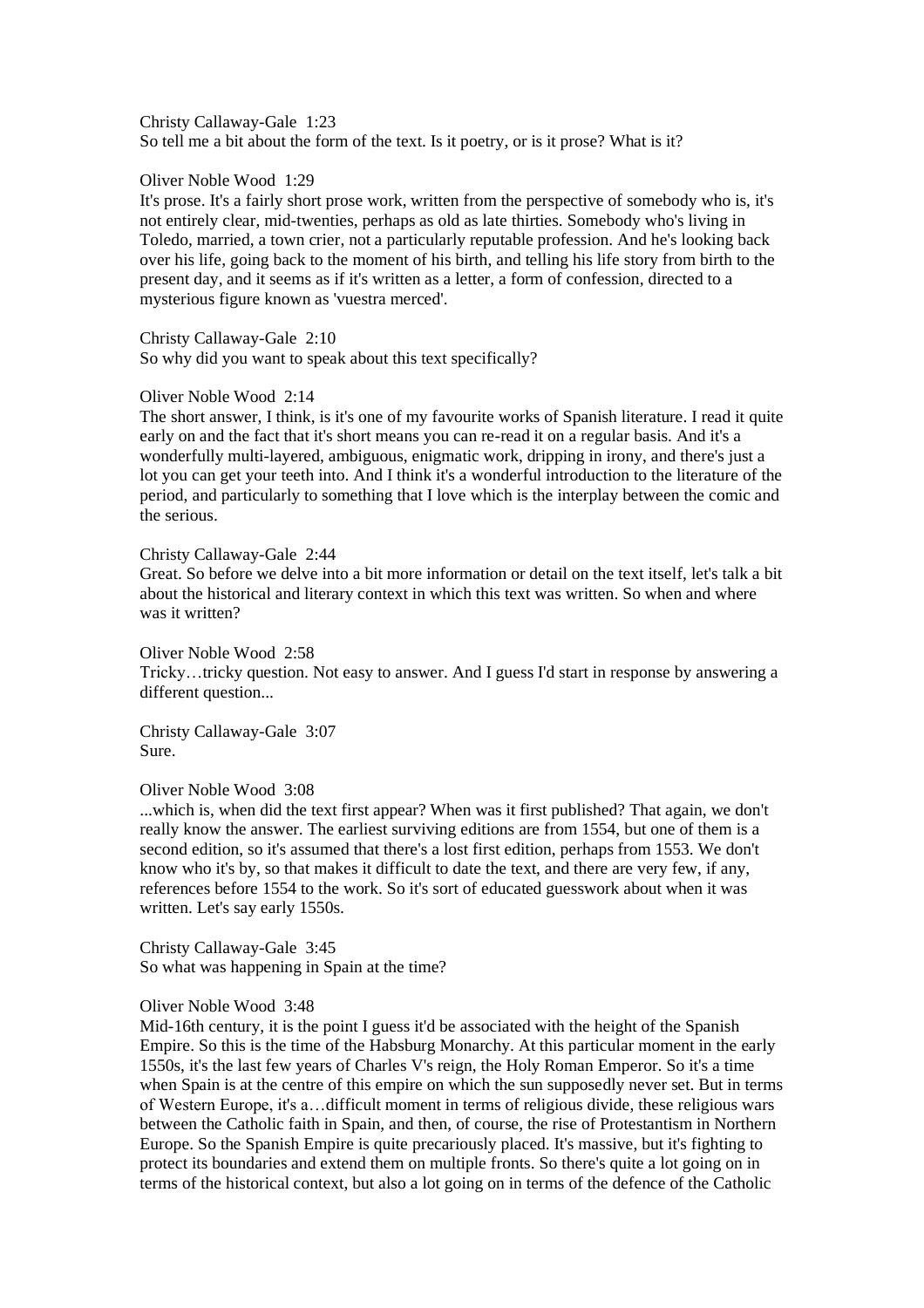faith, the role played by the Spanish Inquisition, so on and so forth. They needed lots and lots of money to do all of these different things. And there were only a certain number of places that money could come from: New World…riches, but also taxes levied on the poor, for instance. So you have this growing divide, I think, between the rich and the rather less fortunate. So if you look at the middle of 16th century, there are huge problems with the growth of urban centres: massive rise in beggars, vagrants, vagabonds, laws trying to eradicate some of these issues. So it's quite a finely poised period in terms of Spanish history.

#### Christy Callaway-Gale 5:45

And the fact that we don't know definitively who the author of this text is, is that related to the context in any way or has it just been that the name of the author has been lost over time?

#### Oliver Noble Wood 5:58

Going back to the early editions, so all of those editions from 1554—there are four of them, three published in Spain and one in Antwerp, which was a big centre of printing in the middle of the 16th century—none of them feature the name of the author. None of them give any impression of who might be behind this particular work. So it seems that it was a conscious decision to publish it anonymously. And the best guess as to why that was the case is because it contains quite a lot of religious satire, quite a lot of anti-clerical satire, which would of, or could of, got the author into fairly hot water with the Catholic Church.

#### Christy Callaway-Gale 6:45

And what sort of other literature was being written at the time?

### Oliver Noble Wood 6:49

So we're still a few decades away from the publication of Don Quixote in 1605 and 1615. So we often think of that as the first modern novel, so we're dealing with slightly different kinds of prose fiction. We're still some way off from the development of the short story in Spain, again, associated with Cervantes and his Tales, Exemplary Tales, from 1613. We're still some way off from fully-fledged drama, or the *comedia nueva*. So the forms of literature that we're dealing with in the middle of the 16th century are quite different from what we might now read today. A wide range of poetry, some of it Italianate—so derived from the sonnet tradition, for instance—some of it popular Spanish poetry, going back into the 15th century and beyond. There are also all sorts of bizarre things that we probably wouldn't want to read today, so miscellanies, or collections of letters, or accounts of experiences from the New World. So it's quite a wide range of different forms of literary production. In terms of prose fiction—and this is where *Lazarillo* is very different—most of the works are what we might think of as being romance. So instead of holding up a mirror to the real world, they are reflections of an extraordinarily idealised, fantastic, fantastical world.

### Christy Callaway-Gale 8:22

Is there anything in particular that you want to pull out at this point as something that is rather different about this particular text?

# Oliver Noble Wood 8:31

One of the most curious things is this focus on the life story, the autobiography of a marginalised member of society. So instead of literature that focuses on knights and their wonderful deeds, killing 100,000 enemy troops or a massive giant, and dedicating all of these feats to their lady, we have here a focus on the lower, or lowest, echelons of society. And it is a story where you have an extreme focus on seemingly trivial details. And so that's a wonderful shift from these high-flown, highly idealised narratives that were popular at the time.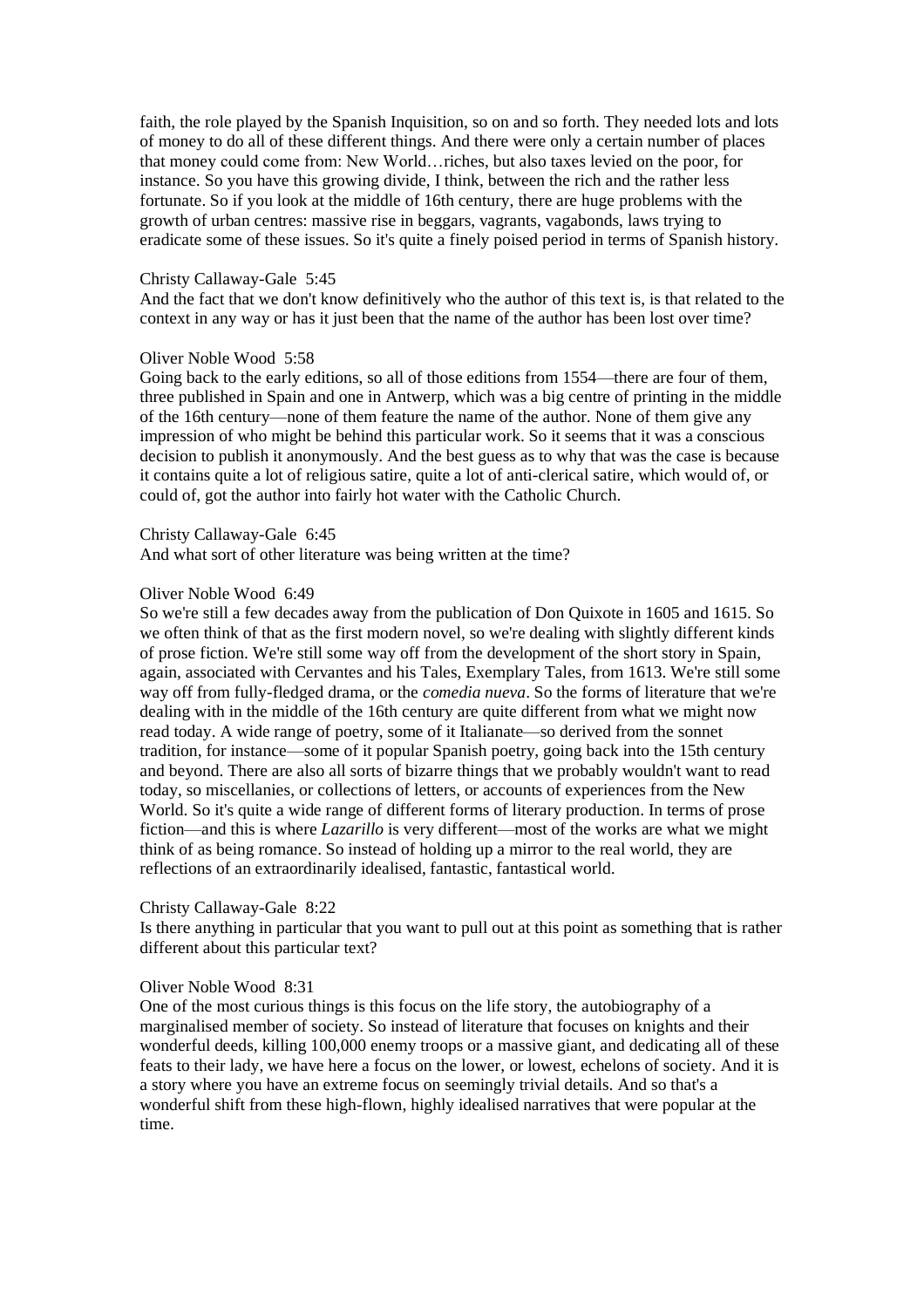#### Christy Callaway-Gale 9:18

And when this text is talked about the term 'picaresque' often comes up. So what is the picaresque?

### Oliver Noble Wood 9:27

Another...thorny question, shall we say. Huge critical debate about precisely what the picaresque is. Broadly speaking, it is the following. It's the life story, preferably told in the first person, of a marginalised *pícaro* (i.e. a young, rogue or delinquent), and it tends to be episodic, so it focuses on the life story of the *pícaro* as he moves through a series of masters, from birth to the present day. There are some other things that we associate with the best picaresque works and they tend to be: the figure of the ambiguous narrator, or unreliable narrator; the presence of irony; social satire; again, this blend between the comic and the serious.

### Christy Callaway-Gale 10:27

Let's talk a bit more detail now about the text. So how is the text structured?

# Oliver Noble Wood 10:34

The text has a relatively simple, straightforward structure. It is divided into a prologue and then seven chapters, or as they're known here, *tratados*. It's not entirely clear whether that division into chapters was the work of the anonymous author or an intermediary, perhaps a printer, involved in an early stage, but let's assume that it's intentional and the work of the author. The prologue, oddly, is actually written from the perspective of the figure, the protagonist, *Lazarillo*. So it's something, again, that makes it very difficult for us to get any handle on who the author is or what their intentions may be. The seven chapters deal with Lázaro's life, chronologically from birth through to the time when he's living with his wife in Toledo, and they deal more or less with one master at a time. So it's work where the protagonist has to fight his way up the bottom rungs of the social ladder by working for a series of masters. And so the first chapter is dedicated to his birth, his parents, and then his time working for a blind man as his 'lazarillo', his 'guide dog'. And then the second chapter is dedicated to his time with a miserly cleric who does not live by the virtue of charity. A lot of these early experiences are about Lázaro's struggle for food, for basic survival. The third chapter deals with his time with a sham squire, an 'escudero', somebody who pretends to be noble, but actually, isn't. So somebody who has no money, no food, who actually has to be fed by his servant, but who swanks up and down the street pretending that he's well connected and rich. And so that's the general trajectory that the *tratados* go through, various masters, and then at the end of the seventh *tratado*, we find the adult Lázaro living with his new wife in the house next door to a man who is...in the church...who appears to be having an affair with Lázaro's wife.

# Christy Callaway-Gale 13:03

You mentioned before that the reliability of the narrator was something to look out for in texts like this one, so how does that fit in with the narrator of *Lazarillo*?

# Oliver Noble Wood 13:15

So the narrator is living on the wrong end of a love triangle. He's married to the former maid of the religious chap living next door. So at the end of the tale, you work out that he is a cuckold, but he's happy to live in this relationship because he gets all sorts of material gains from the relationship that's going on. And it's only at the very end of the tale, you discover the context for him writing his life story, because it seems, going back to the prologue, as if somebody higher up in the church has asked him to give an account of what's going on. So when you read the tale first time, you see all of these quite pertinent, quite trenchant pieces of social criticism; very good at pointing out the failings in others. And then at the end, you get this hammer blow where you realise that the narrator is a hypocrite, and that they are very keen to draw your attention to the failings of others, but probably quite keen to hide their own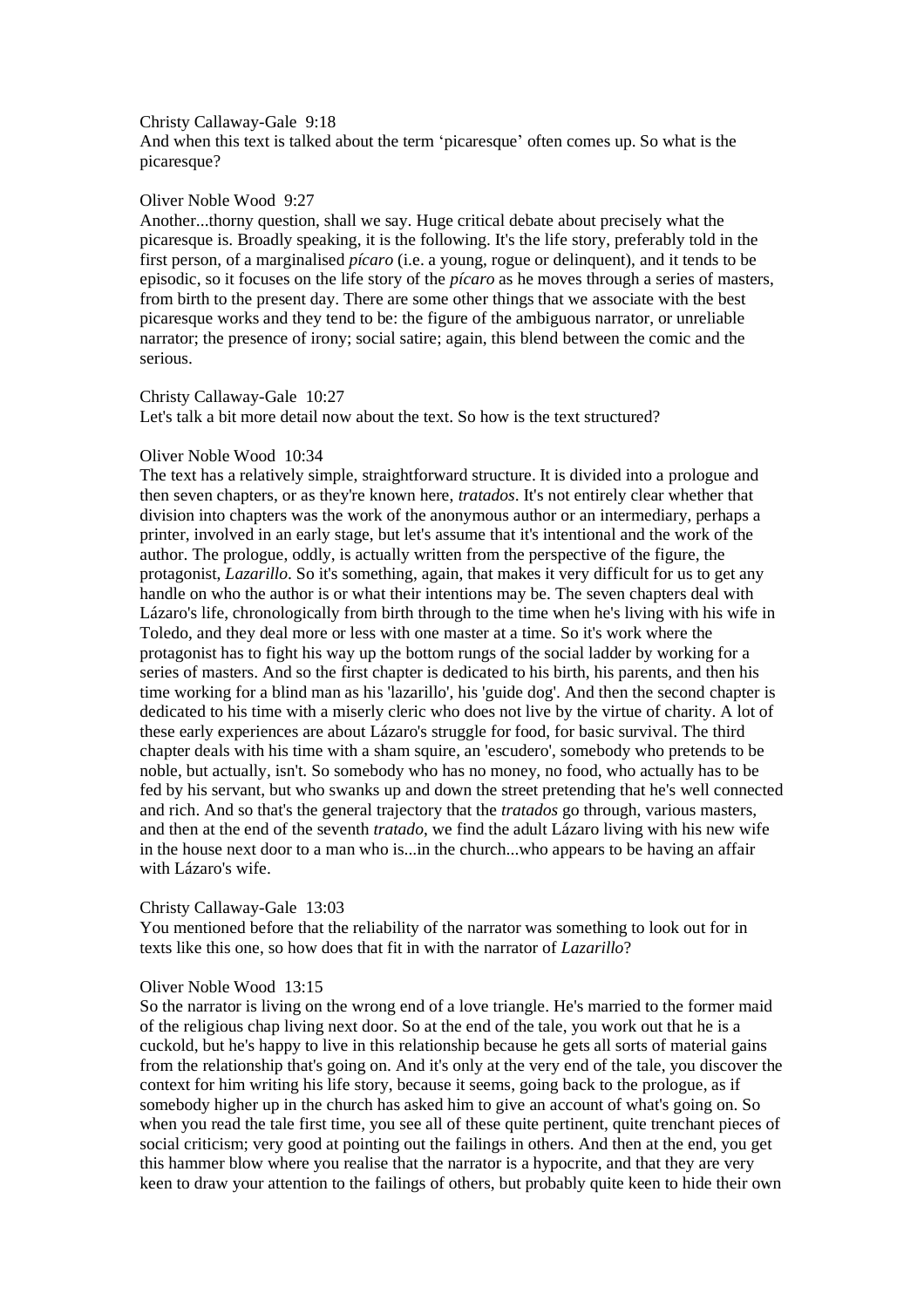to mask elements of the truth. So when you go back and read the story, you respond very differently.

# Christy Callaway-Gale 14:35

And before, we spoke a bit about the religious context around this text. So how is religion treated in the text?

### Oliver Noble Wood 14:42

Religion is hard to escape in the text. Many of Lazarillo's masters work in some kind of office related to the Church. So his second master is a priest who is unbelievably miserly, unbelievably tight-fisted, and practically starves Lazarillo to death. A later master is a friar and we get a very brief snapshot of his life, but he seems to have various forms of illicit relationships with women. And then there are other religious figures involved, culminating in this Archpriest of San Salvador, who's the man living next door in Toledo. So all of the religious figures behave questionably, and that's a bit of an understatement. Religion also comes in, I guess, in Lazarillo's own name. So Lazarillo, the diminutive of Lázaro, which takes us to Lazarus in English, and the two instances of that figure in the Bible—so Lazarus of Bethany who was raised from the dead, but also the figure of Lazarus who begged at the gate of the rich man in a particular parable. So there are some obvious engagements with religion. But there are also lots of more subtle engagements through the use of religious imagery, or biblical allusion or biblical quotation. So the second master, for instance, the priest who starves him, keeps all of the bread for mass in a box, and most of the chapter's dedicated to Lazarillo's attempts to extract the bread from the box. And he uses, very often, seemingly quite blasphemous language to describe the bread as he does or doesn't manage to extract it. Wonderful, wonderful passage.

### Christy Callaway-Gale 14:46

And so with this social, religious commentary, is there one, or a few, overriding things that the text is trying to do?

# Oliver Noble Wood 16:56

I think, first and foremost, it's trying to make us laugh. I think it's very easy to lose sight of the fact that it is, fundamentally, a comic work and the humour works on multiple different levels. But there are these quite profound, serious morals lurking not too far beneath that surface. One of the…morals, rather general, is this attack on failure to adhere with basic religious principles and virtues. And that's most clearly seen in the accounts of what some of these people who work in, or for, the church get up to. We also see through the third chapter and the figure of the squire, an attack on a whole class of people who are obsessed with the appearance, or creating the appearance, of wealth and honour and ability, but where that's actually just a false pretense. I guess it's worth pointing out at this stage that most of, in fact all of, Lazarillo's masters, they don't have actual names, so they're just referred to by character type. So the blind man is just 'el ciego', and then the priest is the 'clérigo', and the squire in chapter three is the 'escudero'. So they are portraits of individuals, but they stand for types or particular classes, and that's particularly damning in the case of the priest and the squire, who stand for…rather larger groups of people than just the individuals that Lazarillo has the misfortune to encounter.

# Christy Callaway-Gale 18:47

So I suppose humour can change over time and also depending on different cultures. Do we have any sense of what was funny in Spain at this time?

### Oliver Noble Wood 18:56

Very difficult to work out exactly, but there are a couple of obvious differences, I think, and here we have to turn off some of our modern-day sensitivities. They quite liked the mixture between violence and humour. They, it seems, found violence rather more palatable than we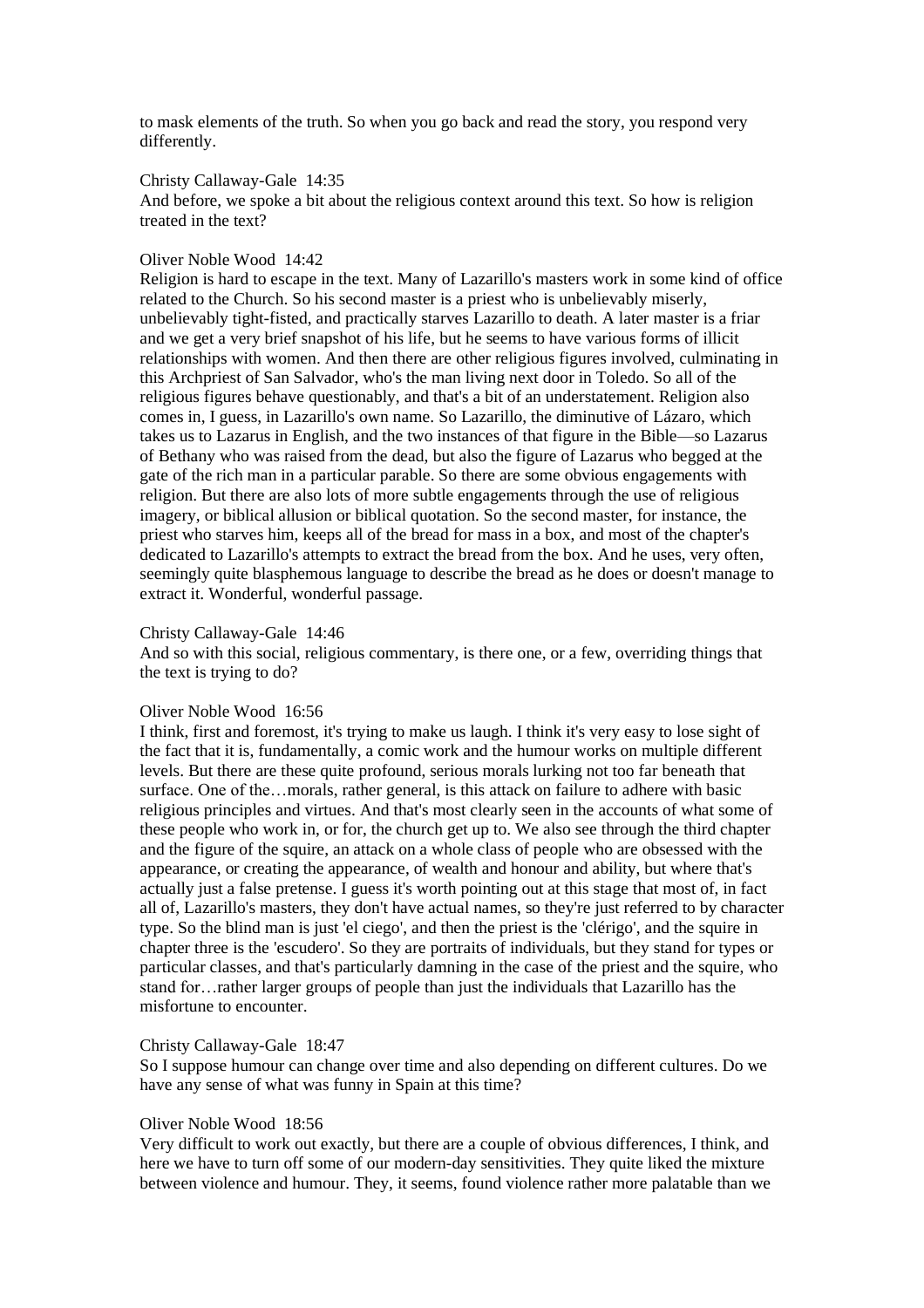do. And attacks on minorities were also compatible with humour and very often actually at the core of jokes. In terms of the kinds of humour we see, and this again is one of the things I love about the text, you have an extraordinary range of forms of humour, so you have everything from almost knockabout slapstick, to very subtle irony, and then you have this biting satire at the same time as what seems to be empty witticisms or idle wordplay. So you always have to be on your toes and it's this wonderful shifting of gear throughout the narrative, which is, again, one of the things I love about it.

### Christy Callaway-Gale 20:13

Ok, so if I was going to read this text for the first time, what sorts of things would you recommend that I look out for?

### Oliver Noble Wood 20:20

My first piece of advice would be: enjoy reading it and try to resist the temptation to gallop through it. As ever, if there are bits that...it's difficult, the language is hard, so there are bits that are...tricky, but try and unpick them as you go. What would I look out for? I think I'd suggest that you pay close attention to some of the narrative strategies that are used. I have quite a cynical view on what the adult narrator is doing. I think he's trying to manipulate the reader's response to ensure that we look on his life with greater sympathy than we might otherwise. So I'd have a think about those moments where he perhaps obscures or omits as much as he reveals. I'd also say, pay careful attention in the last chapter and a bit, and look out for echoes of previous details from, say, the first couple of chapters. See if you can get to about ten echoes at the end of moments from earlier on, and then think carefully about what function they may have in the text.

# [MUSIC STARTS]

# Christy Callaway-Gale 21:52

A big part of studying Spanish at Oxford is looking at literary texts in detail. So I'm asking Oli to pick out a quotation from the text so we can analyse it more closely.

# [MUSIC ENDS]

#### Oliver Noble Wood 22:04

So I've chosen a couple of seemingly innocuous sentences from very early on in the first chapter. And it's where Lazarillo, or Lázaro, the adult narrator, is talking about his father. And it's the following. His dad has just been arrested for theft and we're told that he: 'padeció persecución por justicia'. That's the end of one sentence. And then he goes on with the following statement: 'Espero en Dios que está en la Gloria, pues el Evangelio los llama bienaventurados'.

# Christy Callaway-Gale 22:41

Can you paraphrase this quotation's meaning in English, by any chance?

# Oliver Noble Wood 22:46

There's a little bit of rather mischievous wordplay in the first part, in the idea of 'padecer persecución por justicia', and the play is on a particular bit of the Bible. A loose translation would be something along the lines of, 'that his dad suffered persecution at the hands of the forces of law and order'. That I think is code for: he was publicly shamed by being whipped through the streets, having been arrested for theft, and having coughed up and admitted that that's what he'd done. And then the second sentence is Lázaro saying: I reckon, I expect my dad's up in heaven because, according to the Bible, people who 'padecer persecución por justicia' are 'bienaventurados', are blessed. So he makes this rather odd link or leap.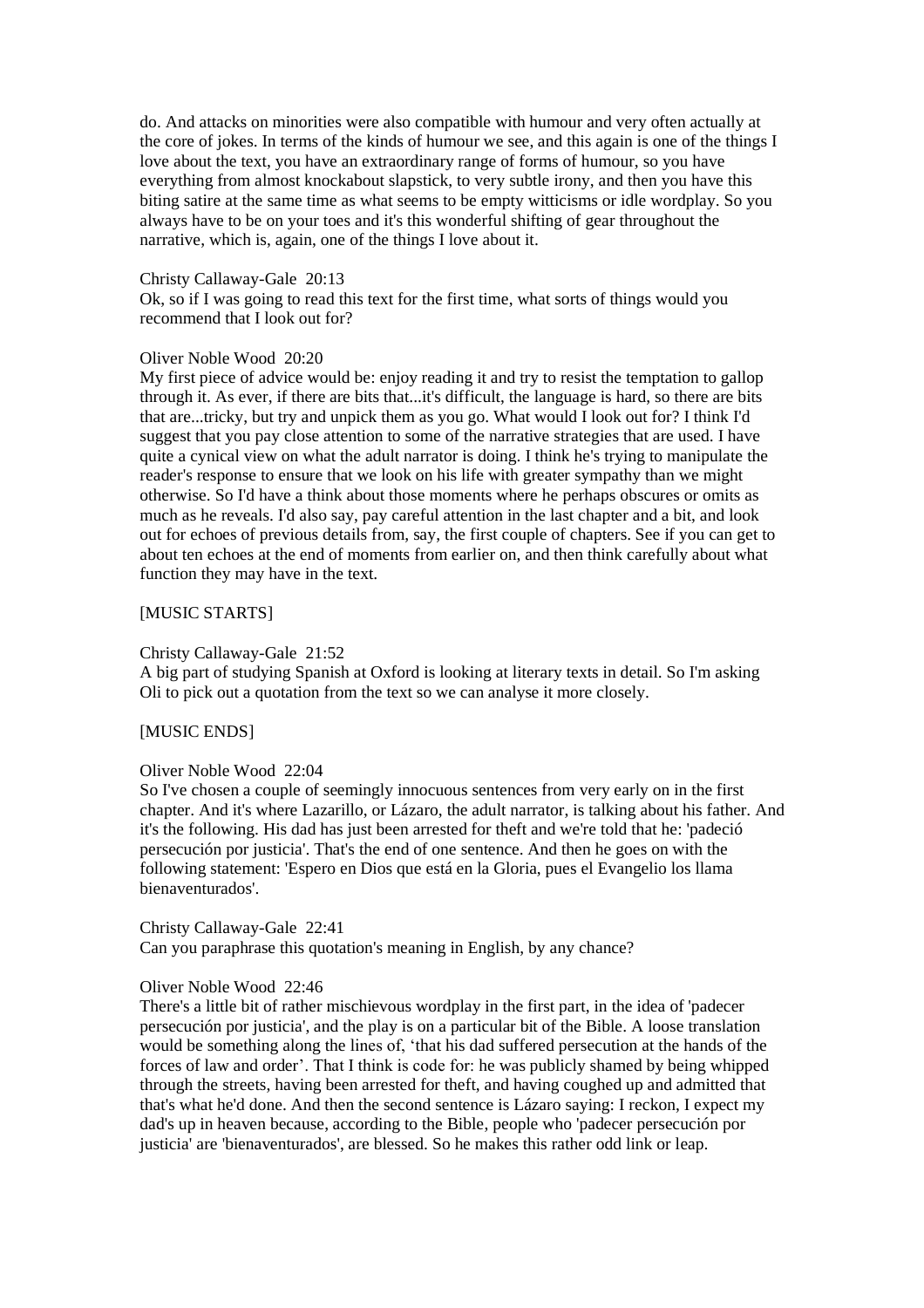### Christy Callaway-Gale 23:53

So you mentioned there's this wordplay based on a particular part of the Bible, can you go into a bit more detail about that?

# Oliver Noble Wood 24:01

So the bit of the Bible that we need to know here—and it's definitely not a bit of the Bible I knew until it was pointed out to me when I was looking at this text early on—is the following. It's a bit from Matthew, specifically Matthew 5.10. So it's one of the, what are known as the, Beatitudes from Christ's Sermon on the Mount. And it's the following statement: 'Blessed are those who suffer persecution for righteousness' sake, for theirs is the Kingdom of Heaven'. So that verse is split across the idea of 'padeció persecución por justicia', and the play is that...it's on 'por justicia', which doesn't mean 'for righteousness' sake', but here, actually, by or persecution by the forces of law and order. So you go from the idea of people who suffer 'for righteousness' sake'—they endure this hardship, but they're rewarded with their place in heaven—to Lázaro's statement that his thieving father must be up in heaven because he has also suffered persecution 'por justicia'.

### Christy Callaway-Gale 25:36

So does this feed into the comic element that we were talking about before, this sort of wordplay?

### Oliver Noble Wood 25:43

Very much so. I think if you recognise what the author is doing with that particular biblical reference, it's funny but it's slightly uncomfortably funny, it's incongruous, that you take a biblical verse, and then apply it in a rather odd manner. This bringing together of 'for righteousness' sake', but then his dad who's just been arrested and publicly whipped for being a criminal. So I don't think it's an example of…surface wordplay, witticism, of the light type; this is rather more hard-hitting wordplay that starts to really eat away at any faith that we have in…what the adult narrator is up to, I think.

### Christy Callaway-Gale 26:49

And is that significant then, the fact that this "eating away at faith of the narrator" and this "hard-hitting…reference to religion" comes quite early in the text?

# Oliver Noble Wood 27:03

I think one of the beauties of this quotation is that it comes so early on. And, precisely that, that the first time you read it, it's very easy just to pass over it, it seems so innocuous. And it's only when you go back and probably using a good edition with some helpful footnotes...sort of think: I think there might be something else going on there. And it's when you go back and really start to unpick the detail, you soon see that it's nowhere near as simple or as straightforward as you might have initially thought.

# Christy Callaway-Gale 27:38

The more subtle allusions…how do you go about spotting those if there's no, maybe, overt reference to God, for example?

#### Oliver Noble Wood 27:46

Again, one of the things I love about it is that it's racy, and it's colloquial, it is…or it seems to be spontaneous, so it has this quality of spontaneous oral discourse. But actually, it's very, very carefully constructed and very carefully controlled, and there are all sorts of rhetorical devices that are used. Because you have this quite colloquial style, some bits stick out. So there are some proverbs or *refranes*, or popular sayings, and some biblical quotations that you wouldn't necessarily immediately spot them as one or the other. But you might get the sense that they're not quite in keeping with the narrator's colloquial style.